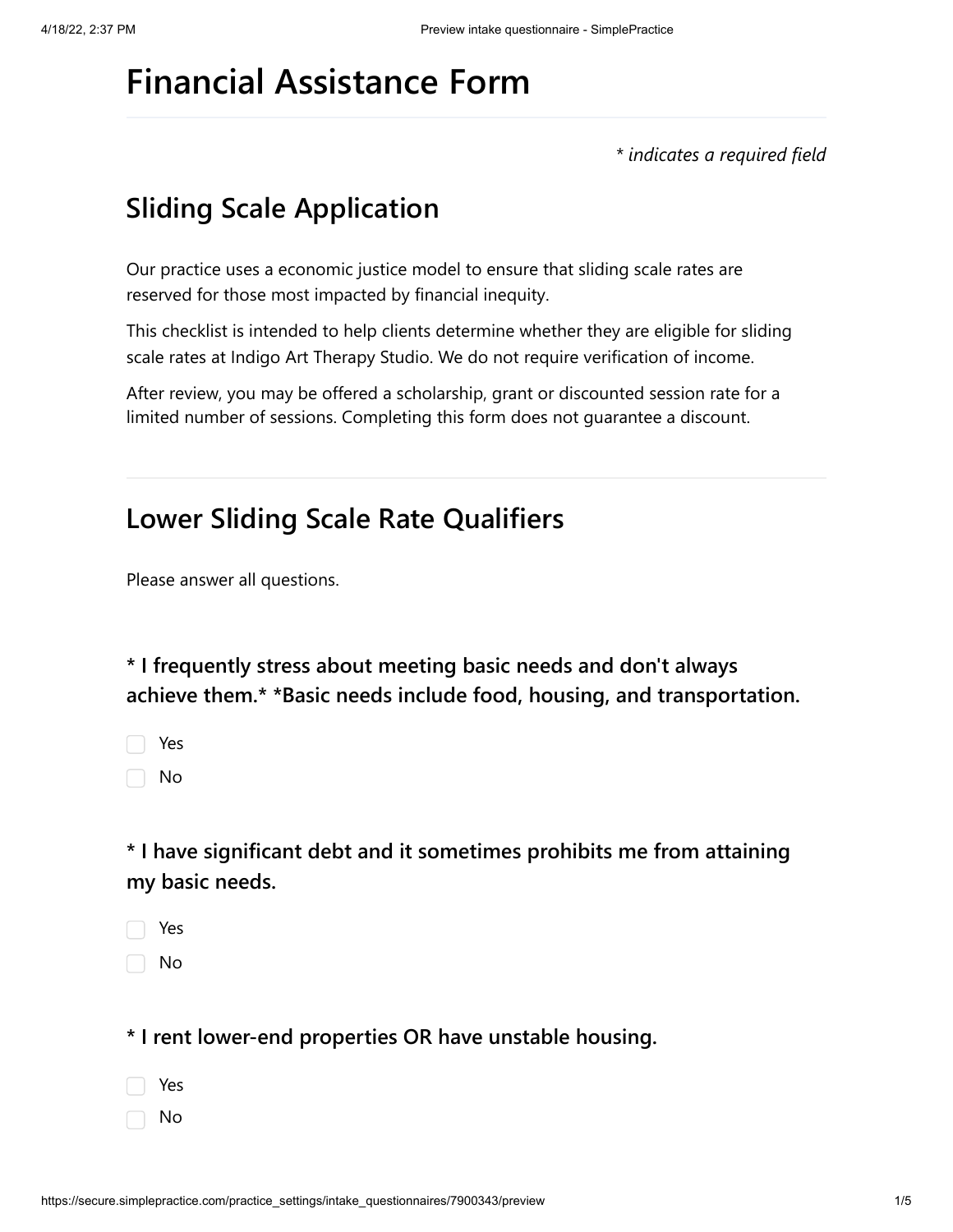**\* I do not have a car or have limited access to a car but I am not always able to afford gas.**

| Yes |
|-----|
| No  |

**\* I am unemployed or underemployed.**

 $\Box$  No

**\* I have no or very limited expendable income.\* \*Expendable income might mean you can buy coffee or tea at a shop, go to the movies or a concert, buy new clothes, books, and similar items each month, etc.**

|  | Yes |
|--|-----|
|  | No  |

**\* I rarely buy new items because I am unable to afford them.**

Yes n No

**\* I cannot take a vacation or have the ability to take time off without significant financial burden.**

| Yes |
|-----|
| No  |

### **Reduced Fee Qualifiers**

Please answer all questions.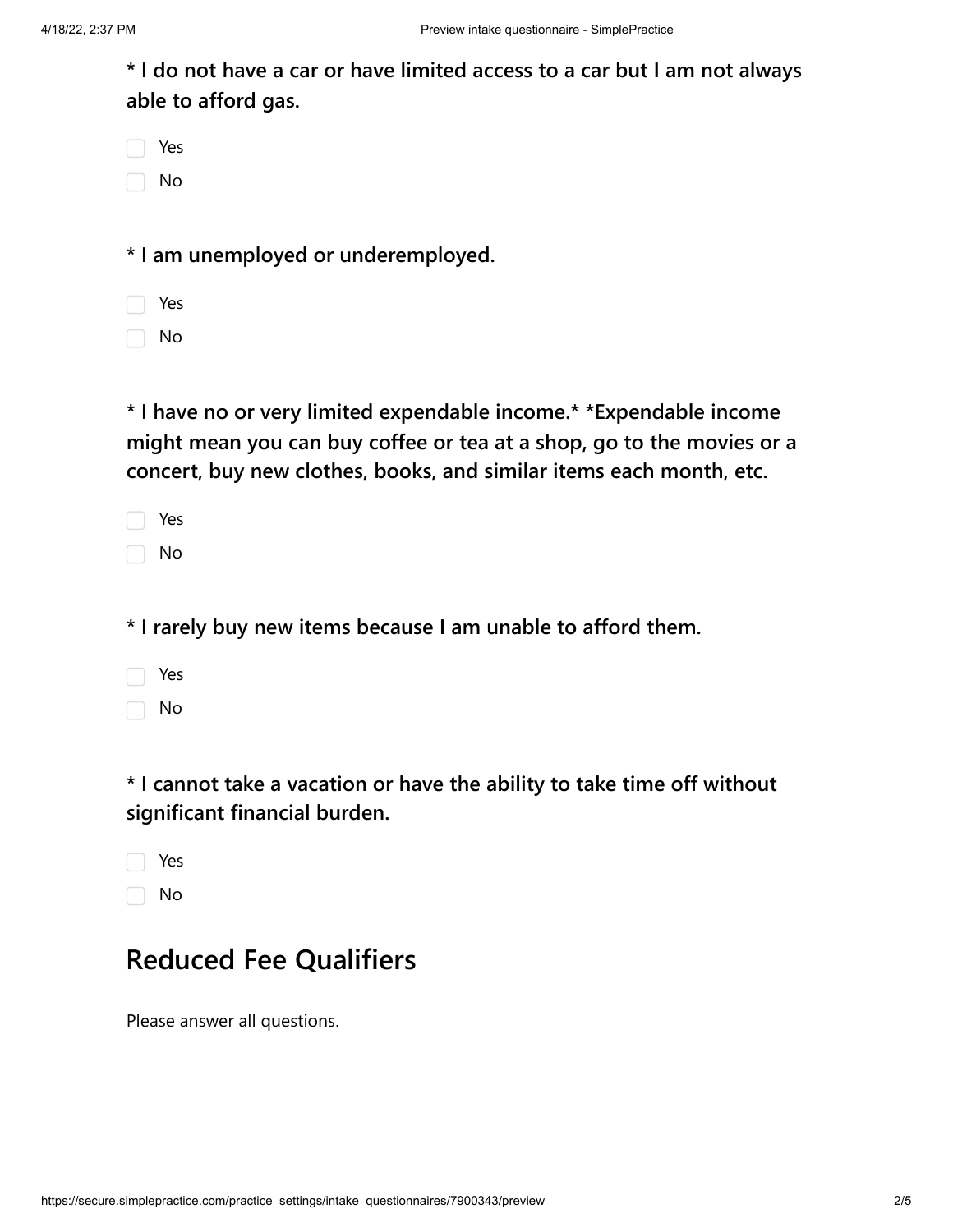**\* I may have some stress about meeting my basic needs\*, but still regularly achieve them. \*Basic needs include food, housing, and transportation.**

| Yes |
|-----|
| No  |

**\* I may have some debt but it does not prohibit attainment of basic needs.**

| Yes |
|-----|
| No  |

**\* I own or lease a car.**

□ No

□ No

**\* I have access to health care, scholarships, or another organization or person to financially support my medical and mental health needs.**

| Yes |
|-----|
|     |

 $\Box$  No

#### **\* I am able to buy some new items and I thrift others.**

No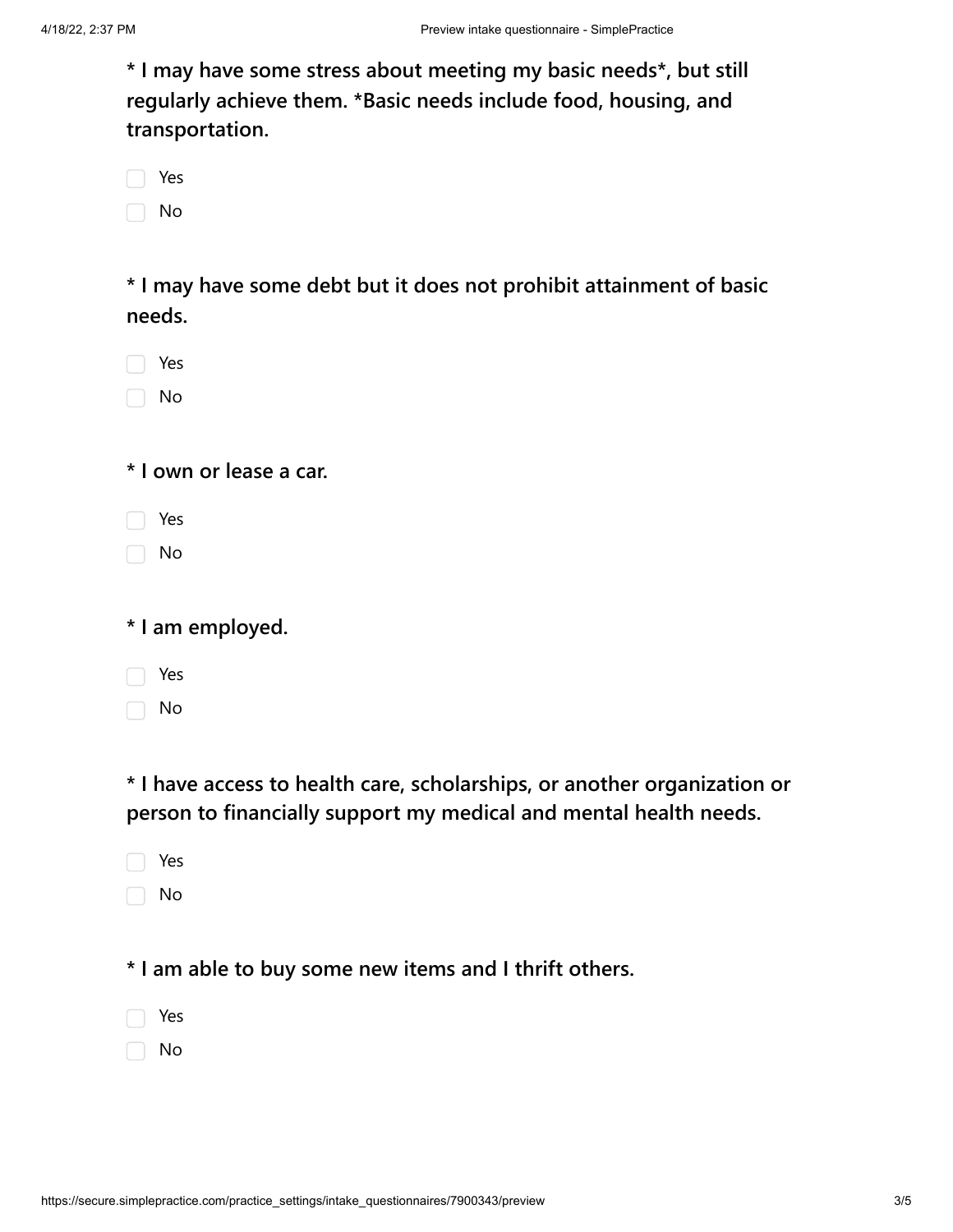**\* I can take vacation annually or every few years without significant financial burden.**

| Yes |
|-----|
| No  |

#### **Full Fee Qualifiers**

Please answer all questions.

**\* I am comfortably able to meet all of my basic needs\* \*Basic needs include food, housing, and transportation.**

Yes

No

**\* I may have debt but it does not prohibit attainment of basic needs.**

- Yes
- No

**\* I may own OR rent a higher-end property.**

- Yes
- No

#### **\* I own or lease a car.**

- Yes
- $\Box$  No

**\* I am employed OR do not need to work to meet my needs.**

- Yes
- No